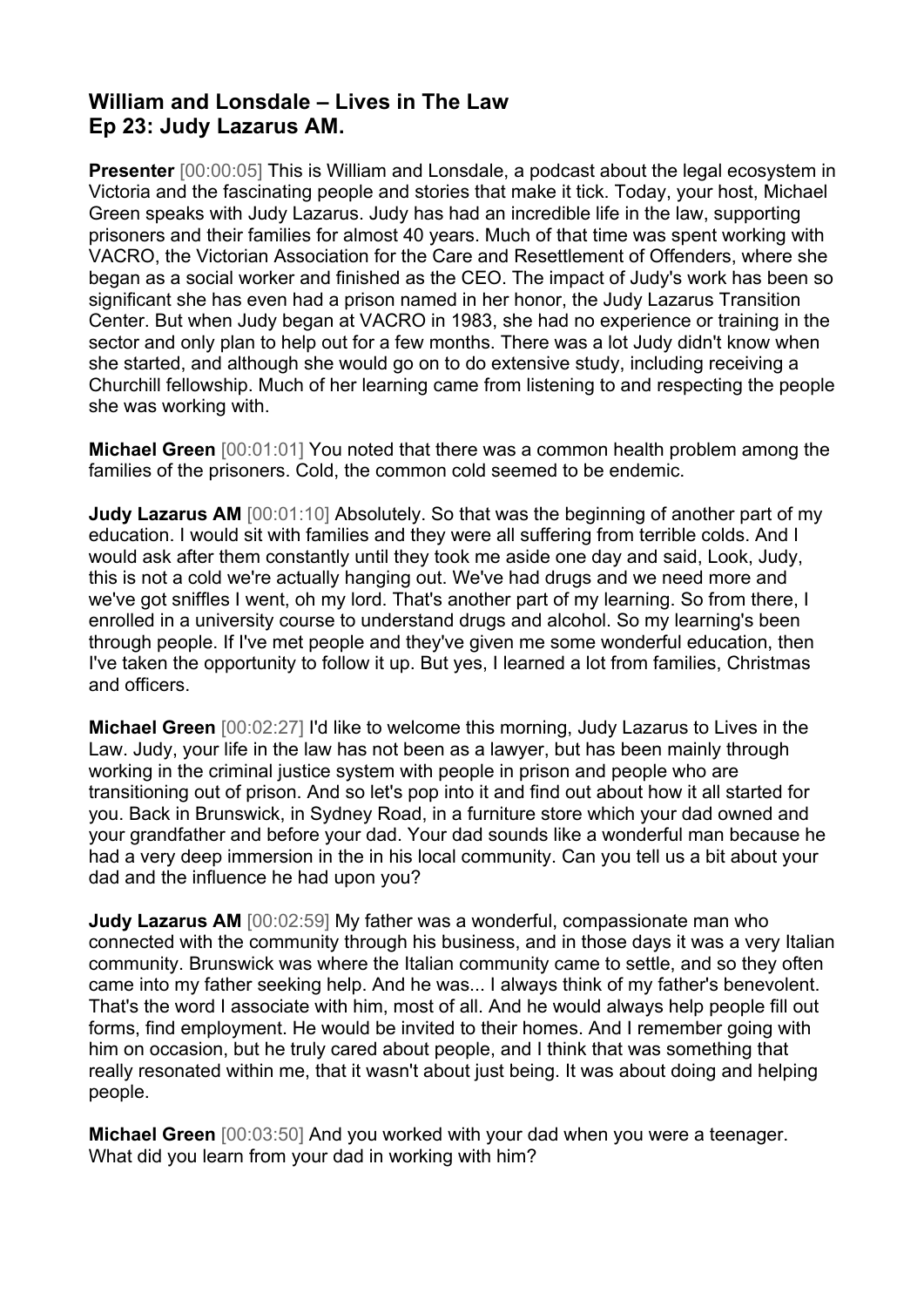**Judy Lazarus AM** [00:03:58] I worked with my father for a while and it was a wonderful time in my life. We had a lovely time together and I learned about people, basically people... He was a very honest man and he ended up as vice president of the Carlton Football Club when...

**Michael Green** [00:04:21] I won't hold it against him Judy.

**Judy Lazarus AM** [00:04:24] And so we also had a lot of contact with young footballers coming into the club and finding work for them and just looking at the way my father treated people with respect, no matter who it was. He was a very respectful man and a kind man, and I think that was very important for me to see the way he interacted with people. I remember when my father died, I was quite taken aback because people lined Sydney Road as the hearse went through, and it was a tremendous mark of respect for him.

**Michael Green** [00:05:07] And your lifelong work has really been following in the footsteps of your father because it has been community based work. And it started at Warrandyte and Cockatoo. When you were a young mum? How did that come about by chance?

**Judy Lazarus AM** [00:05:25] Yes. As most of my life has been by chance, and I knew someone who was doing some work in Cockatoo after the Ash Wednesday fires. Working with families and she invited me to come and work with her. So I did that for 12 months and then went back home and didn't do anything and then received another telephone call from the same person who had started work at VACRO. And she asked me what I consider coming to VACRO just for a short time, just to do a little bit of work with families of prisoners.

**Michael Green** [00:06:03] Now,VACRO is the Victorian Association for Care and Resettlement of Offenders. And you went and worked there at the request of a friend. It can't have been quite as simple as that, Judy, because at that stage you're a mum with four young children.

**Judy Lazarus AM** [00:06:16] Well, yes... yeah. I decided that I could work part time and work around it, and that's what I did for quite some time. So it suited my lifestyle and it allowed me to do what I was really passionate about, and that was to connect with people.

**Michael Green** [00:06:38] Can you give us a bit of background about VACRO about its foundation and what its charter is? Is it a government body or is it a government? Exactly. I mean, VACRO, it's a very nice sounding acronym, but I don't think many of us know much about it.

**Judy Lazarus AM** [00:06:53] No, and people don't know about VACRO until they need VACRO. So VACRO is nearly 150 years old. It's probably one of the oldest not for profit organizations in Victoria. It's older than the Salvation Army here in Melbourne. I know that. And it started life as the Prisoners Aid Society and the Prisoners Aid Society used to provide tools and equipment for men leaving the prison system so they could gain work. And it started from there. And then as the years went on, it morphed into working wider not only with men, with women and with families. And it's an incredible organization. It's very small, very passionate and very professional. And it does quiet work, but great work. I'm very proud of that.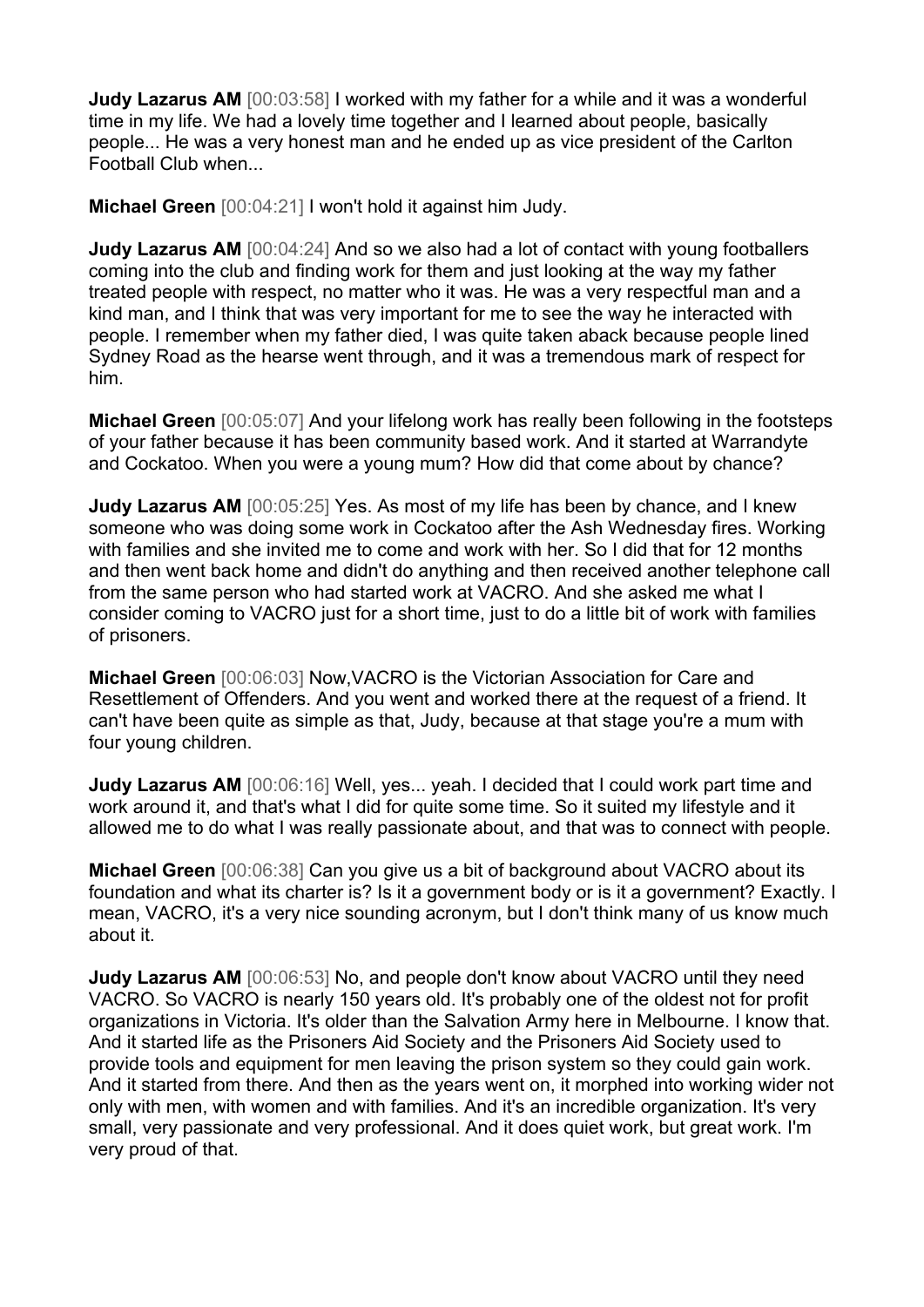**Michael Green** [00:07:50] You were a welfare worker there. What did a welfare worker at VACRO do?

**Judy Lazarus AM** [00:07:56] My first role, I was told to go across to Pentridge. We had a house opposite Pentridge to go across to Pentridge, to the visitor area and talk to visitors to let them know that VACRO existed. So if families needed any assistance whatsoever, we can connect with them. They can come across to the house. So in my ignorance, I walked across to the east gate of Pentridge into the remand area.

**Michael Green** [00:08:26] Possibly because Pentridge closed Judy. We should paint a little picture of it for people. It was called Bluestone College. It had towering blue stone walls it was a very forbidding building.

**Judy Lazarus AM** [00:08:40] Yes, absolutely. It was terrifying and I was terrified.

**Michael Green** [00:08:42] I remember going there as a young lawyer and it was, you know, it sort of took your breath away a bit to be walking into Pentridge. So here are you as a young, welfare-to-work not knowing much about it?

**Judy Lazarus AM** [00:08:51] Yes, Nothing.

**Michael Green** [00:08:51] And you're walking over the road to Pentridge Prison.

**Judy Lazarus AM** [00:08:53] Mm-Hmm. So. I would get to the East Gate and go in and not be treated with much enthusiasm by the officers. They couldn't understand why I would come and work in an area with prisoners and their families. But I would smile and shake and follow the yellow line to the visitor's center. And what I discovered there was families who had come a long way to visit their person in remand. Sometimes they would wait for hours for a visit because the person couldn't be found and children were waiting to see their father. That traveled they were excited. But sometimes they didn't even get a visit because they could not find the prisoner. And this fascinated me. How can you not find somebody? So eventually I went to the governor who allowed me. When I look back, it's rather funny you can go and find them.

**Michael Green** [00:10:00] In the rabbit Warren that Pentridge was.

**Judy Lazarus AM** [00:10:02] Oh my lord.

**Michael Green** [00:10:04] You could go and find the prisoner.

**Judy Lazarus AM** [00:10:07] Yes. So I decided I would do this. And you had to go through gates where you had to yell out, gate up to have the door open. And I would watch people go and yell, Gate up, and I just couldn't. So I would stand there and say, Gate up, please. Nothing would happen, and often it would have to wait until an officer or someone else of standing came to get through. I was very fortunate that there were some officers who took me under their wing and told me never to ask for prisoner named Mr. Smith. Only officers were Mr. I had to ask for Smith and I found that really, that was my first introduction to the Division of Power. No Mr. in here. So it was really interesting because some officers helped me and prisoners helped me. They could see that I was trying to work with them for their families. So often the prisoners who would help me and direct me. But there was a place called the bail store, and the officers in there took pity on me and they would say, come in here, have a sit for a minute and we will tell you what to do. So I learned by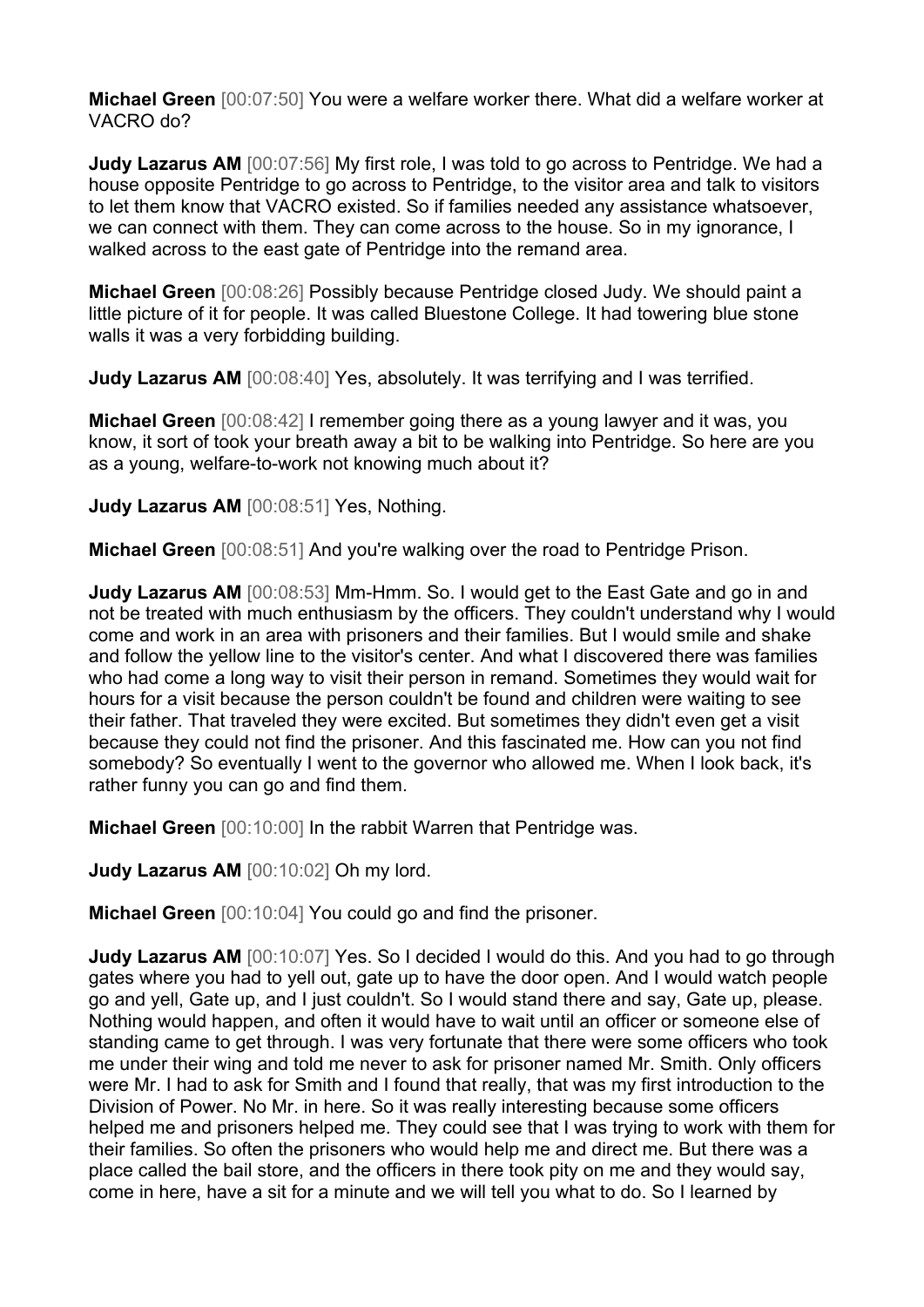people again, people were very kind to me, both sides, the blue and the green. And that's how I learned. And we did manage to find people to get them to visit.

**Michael Green** [00:11:33] And so not a lot of formal training as a welfare worker, but all on the job really hands on learning. Yes. Which probably is the best way to learn.

**Judy Lazarus AM** [00:11:43] Yes. And eventually went did study. But certainly in those years it was organic.

**Michael Green** [00:11:52] It's a nice word organic. Down the track a bit, you become the CEO of that group. So starting off as the new person on the block who wanders across Sydney Road to Pentridge and has no idea you've become the CEO of that group. How did that come about?

**Judy Lazarus AM** [00:12:11] I think there was a step before that when the new remand center was built, which is now the assessment prison.

**Michael Green** [00:12:17] The one down there in Spencer Street?

**Judy Lazarus AM** [00:12:20] Yes, yes. So when that was built, I was asked if I would go and work in the prison and be situated in the prison. And at that stage, there were not civilians who were not connected with corrections in the actual prison. So I went along to the remand center. I did some training with officers before prisoners came to get to know them and for them to accept me because I was a civilian. I was seen as a do gooder. I was a female and I certainly wasn't a corrections officer.

**Michael Green** [00:12:59] Would do gooders look down on a bit?

**Judy Lazarus AM** [00:13:01] Absolutely, yes. And the way that it worked was training with the officers I got to know them. They got to know me. They trusted me. I listened to them and they listened to me. So we formed a really good working relationship and that was so important because in those days, they could actually hinder your work very, very easily. But I found that over the years, I did as much work with officers as what I did with families and prisoners. And that's how it worked. So that there was there was this mutual respect. I think that was built and that stood me in very good stead. So again, my learning was elevated and then I was asked by the board of VACRO if I would consider taking on the role of CEO, which did surprise me greatly. But I accepted and again went off to do training in welfare administration at Monash. And so I did take it on. I can remember standing in the office that the last CEO had vacated a woman called Helen Laysham, who was a wonderful woman and big shoes to follow. And being terrified to even sit in her chair. But it was a wonderful time for me, a really wonderful time and full of potential and opportunity.

**Michael Green** [00:14:33] Did you have a philosophy, a guiding philosophy that you wanted the whole of the whole of the VACRO organization to embrace in the manner that it conducted itself?

**Judy Lazarus AM** [00:14:43] I think I did, but it was probably not verbalized. And when I look back, I believe that I worked from a community development framework, not welfare or social work. And so it was about, again, the word respect keeps coming up all through my working career because I think it's so important and integrity. They were my values and I hope they would go through the organization, which they did and I think continued to this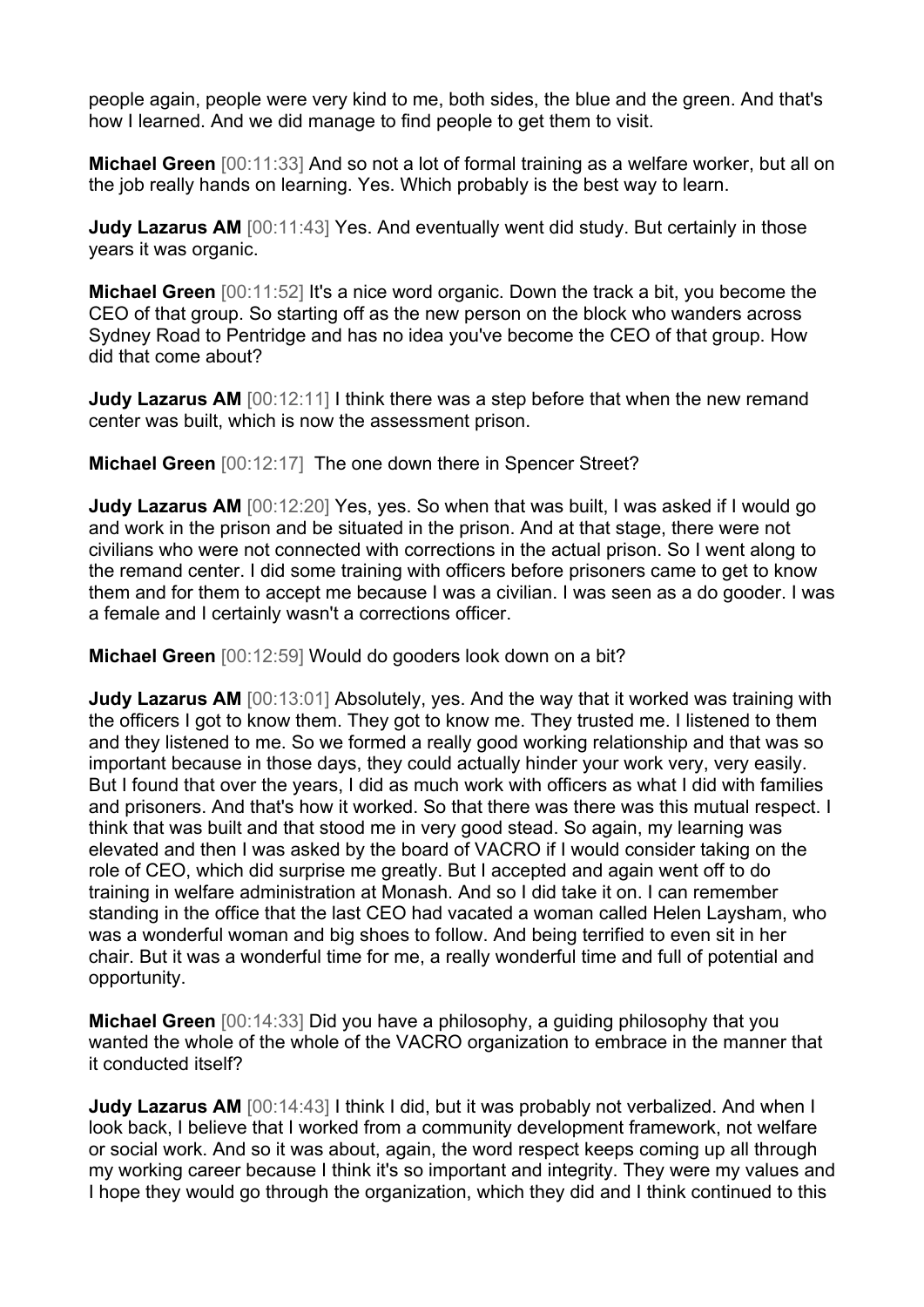very day. So it was around how we worked and again, off to university, to study community development and about how that worked, about recognizing what was required, what was needed, where with the gaps and how we would work with that. One of the interesting things back, way back was that our funding didn't really restrict the way we had to work like it does today. It's not as formulated, so we could respond to need very quickly. And the way I always worked, I never shouted from the treetops. But I would approach people and they would listen to what I saw as a difficulty and often respond. And I suppose if I had to describe work quietly, but I had wonderful people who listened and assisted.

**Michael Green** [00:16:15] When you say funding didn't hinder you as it might today. Where did the funding come from?

**Judy Lazarus AM** [00:16:20] The funding in that time came through corrections, and there were three organizations that were funded, so there was the Brosnan Center, VACRO and what was called then the Epistle Center. And so we three were funded through corrections to do that, and it was pretty broad. There was really it wasn't prescribed funding in a lot of ways, but between the three of us, we worked with families and the adult males in the system. Brosnan work with youth and the epistle worked really post-release with people, so we each had a little area that. Changed over time when competitive tendering came in, and that changed everybody's outlook on how things worked.

**Michael Green** [00:17:05] The Labor politician Andre Haermeyer was very helpful to you, I believe when you were CEO. What was your relationship with him and what role did he play in VACRO development?

**Judy Lazarus AM** [00:17:16] He was a very important part of prison sport and postrelease not only for that group, but for many organizations and the prison system. So one afternoon in Coburg at the house, Andre knocked on the door and I had no idea who he was, but he said he was the opposition. And could he talk to me and, did I think there were any problems facing people on release? We had quite a conversation. I think he stayed much longer than what he anticipated. But again, he listened. Then he went on his way, and when he became minister for corrections, he contacted me again and we again spoke about the problems facing people leaving prison. And in many ways today, it hasn't changed. People still have difficulty getting housing, still having difficulty with employment, can't even volunteer in many cases because you've got to have a police check. So even volunteering is very difficult. So this is some of the things we talked about. But the passion of mine was watching people come out of prison and try and integrate with their families again, and things had changed dramatically. So often, women who were left when someone went to prison found strength they didn't know they had. They survived, they looked after their children. But when and I'm talking men now because that's where I worked. But when the men came home, they thought it would go back to where it was before they left.

**Michael Green** [00:18:55] A patriarchal sort of a relationship.

**Judy Lazarus AM** [00:18:58] Absolutely, and the women had found a new power, a new way to work, a new bit of self-esteem and even the children. I can remember watching children when the families would meet and the father would say, you know - don't you do that! And the children would automatically look at the mum to see, who do I listen to? So often the families broke up after release because it was so, so difficult. Such a lot had changed. Lots of people found coming out from a prison system incredibly difficult to deal with.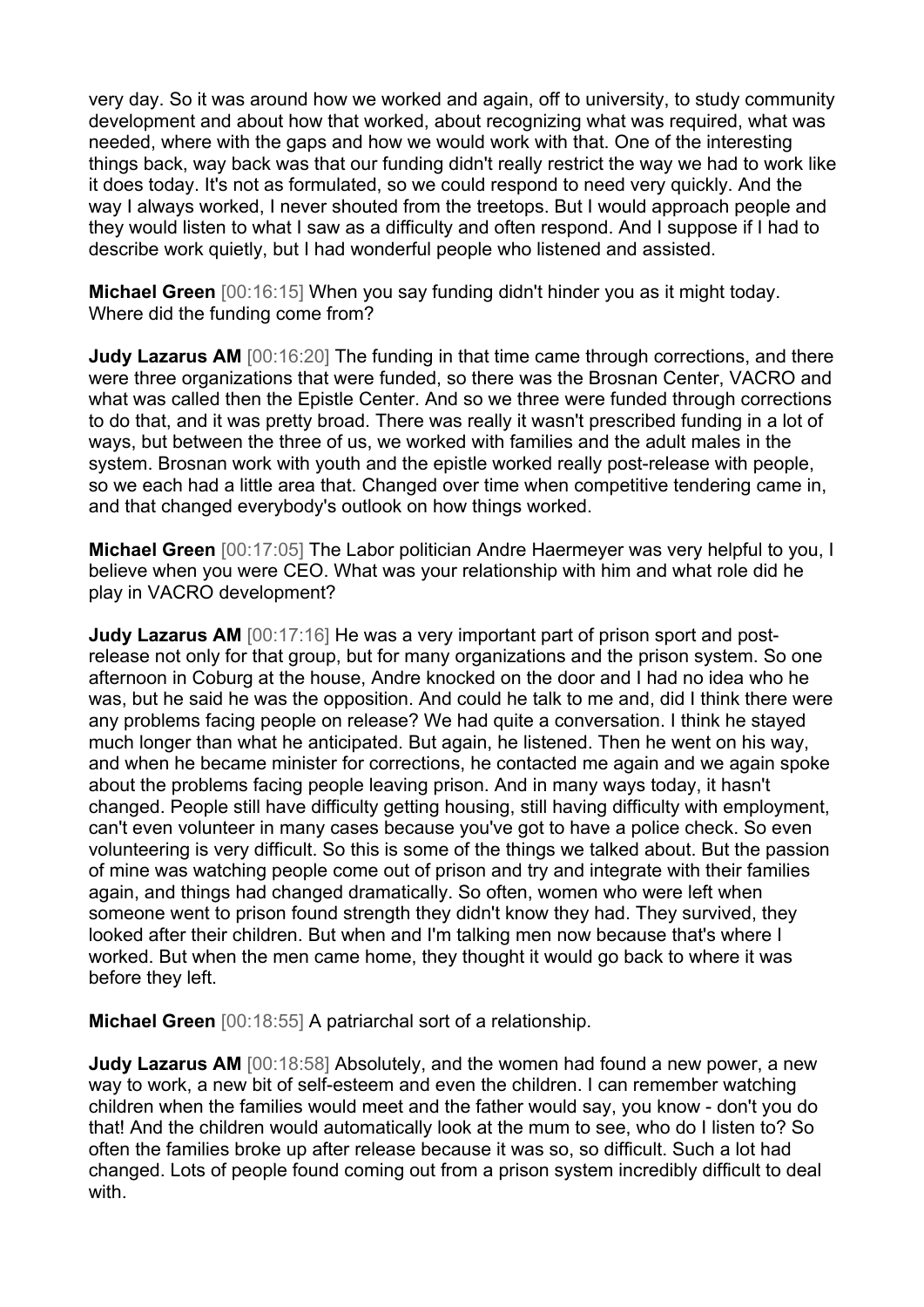**Michael Green** [00:19:38] Was anything able to be done back then to help in this very difficult period of change? Or is anything being done now to help in this very difficult period of change when people are coming out of prison?

**Judy Lazarus AM** [00:19:54] Yeah, a lot lot's happened, and I call it crime prevention, so it's not looking after prisoners, as is often seen as they shouldn't have this support. Other people deserve it more. It's about preventing people going back into the prison system. So the first exciting thing that happened was Andre announced a million dollars to look after people coming out of the prison system. And it was incredible. Nothing had ever been given like that before. And in those days, a million dollars was a lot of money, and we started a program called Bridging the Gap, the gap between prison and going back with families. And we actually worked with people before they were released and then stayed with them during the transition and work with them, with their families, with employment. So a lot of support. And it worked really well. A similar program probably still exists today, but it's much more prescribed and you cannot only work a certain number of hours with each prisoner returning to the community. And in reality, it's not very helpful. So that's really frustrating. But there is work being done, but there's not a lot of funding to support the work needed.

**Presenter** [00:21:30] William and Lonsdale is brought to you by Greens List. One of the leading multi-disciplinary barristers lists in Australia. Greens List believe in promoting conversation around the ideas and issues that shape not only our legal system, but our wider community.

**Michael Green** [00:21:50] Judy, you were the recipient of a Churchill scholarship, and you traveled to the UK, Canada in the US to observe, I guess, what was happening in their prison systems and the release of prisoners, et cetera. Did that inform what you were doing with that grow?

**Judy Lazarus AM** [00:22:06] It certainly did help form a picture in my mind of where I wanted to go. And I did go to a number of organizations that were working with prisoners and their families to learn. The biggest impact for me was in Texas, and it was a time when there were banners throughout America: send us your prisoners to Texas - because there were so many private prisons and county jails that were multi-story buildings. And so that was really important for me because at that time, I attended a program in Texas called the Mamas and the Papas, and it was about children coming into the prison to see their fathers without their primary caregiver and that that was even in Australia, unheard of. And it was a very progressive program. So before the men were able to have these visits, they had to go through a parenting program and then their families could come and go often from other states because that's where prisoners came from. So very important visits and the children would come in to this multi-story building and stand there with their arms spread and the officers would ask them to do anything on them for daddy today. And it was often chewing gum and things like that that they couldn't have. But we went up into this room and the children were brought up. We escorted these tiny children, preschool children up into a room set up like a kindergarten. And the men and the children interacted and was often the first time without a primary caregiver there. And the men had to learn what to even say, how did you do at school this week, what did you learn? And it was one war was a very big blackboard, and the kids were teaching their parents how to write. It was incredible. And I took up a newborn baby to a man and who sat in a rocking chair with his newborn baby. And he asked me, Could it be unwrapped and could he see it? And it was just incredible, and we unwrapped the baby on the floor and he sat there with the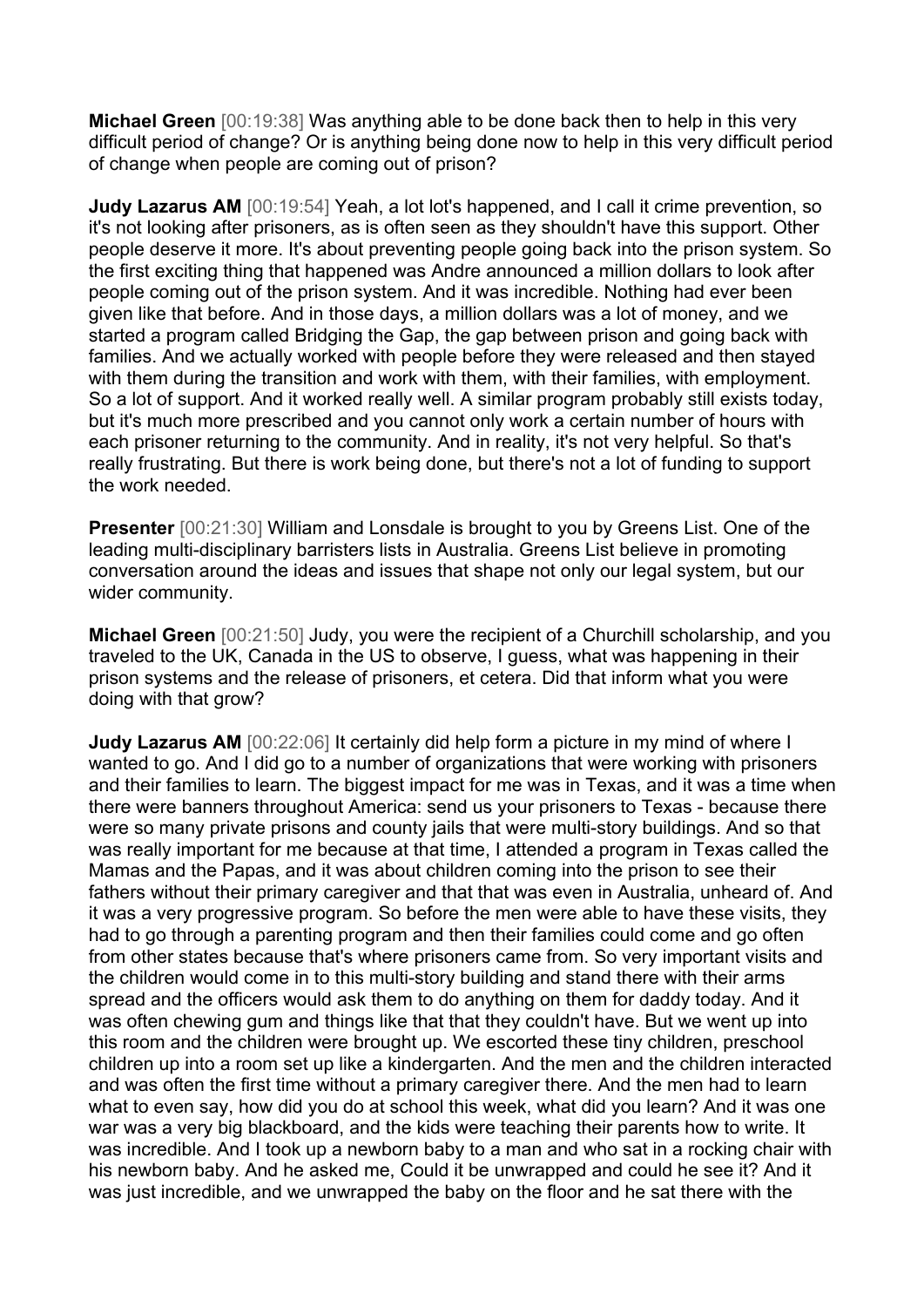baby. And just the interaction is quite different when it's just dad and child. And that was a big learning because often they hadn't had a positive relationship to learn from either. So that was really, really powerful. And that did come back to Australia.

**Michael Green** [00:24:54] So Corrections Victoria, our corrections department, they were open to you bringing that program or programs like that back here?

**Judy Lazarus AM** [00:25:04] It actually went to a private prison.

**Michael Green** [00:25:08] Nothing to do with the Department of Corrections?

**Judy Lazarus AM** [00:25:10] No. So it was a private prison and I managed to get funding for a portable classroom to be located inside the prison at sale. And it was lifted over the wall with the crane.

**Michael Green** [00:25:26] A big, big sandstone wall that still I can picture.

**Judy Lazarus AM** [00:25:29] And it was lifted out of the wall and it became a parenting center and the men were able to come to parenting in that center. And I then remember saying to the governor, Could we please have the children in without their primary caregiver? And he and no, absolutely not. But over time, he allowed that to happen. So that was that was an amazing journey for the Australian prison system to be open and just try something new

**Michael Green** [00:26:04] Has that that sort of program A) do they still exist because we have gone from government run prisons to privately run prisons, and B) has it spread to other states in Australia?

**Judy Lazarus AM** [00:26:13] No, sadly it doesn't exist anymore. It didn't survive after I left. I think you've got to have people to drive these things. There's got to be passion. And when you've got the passion and the belief and the understanding and you can see the picture, then you can drive it. But priorities change over time, and that one changed.

**Michael Green** [00:26:36] As I understand it, the priorities with the private prisons is the same as any other business. Make as much money as you can.

**Judy Lazarus AM** [00:26:41] Absolutely. And I do not like private prisons. I'll be very honest. However, that one, it was again, a person who could see value in what was happening. And that's the pivot, isn't it, when you can get change happening, if a person can understand the value and work for them, let's not kid ourselves it worked for them.

**Michael Green** [00:27:05] It's got to be a win win.

**Judy Lazarus AM** [00:27:06] Yes, absolutely. So another part of the fellowship was visiting a women's prison in New York out of New York called Bedford Hills. And when I rang the governor there to ask if I could come out to have a look at a program they were doing with families. She said I was very welcome to, but she would like me to come through the induction process. So as a prisoner came into the prison, they would go through a series of meetings and questions would be asked to ascertain where they sat and what their needs were. So I agreed. I thought, That's okay, that's fine. So I went out to the prison and I was greeted by a wonderful person who asked me, did I have children? And yes, and was there anyone to care for the children when I came into prison? And so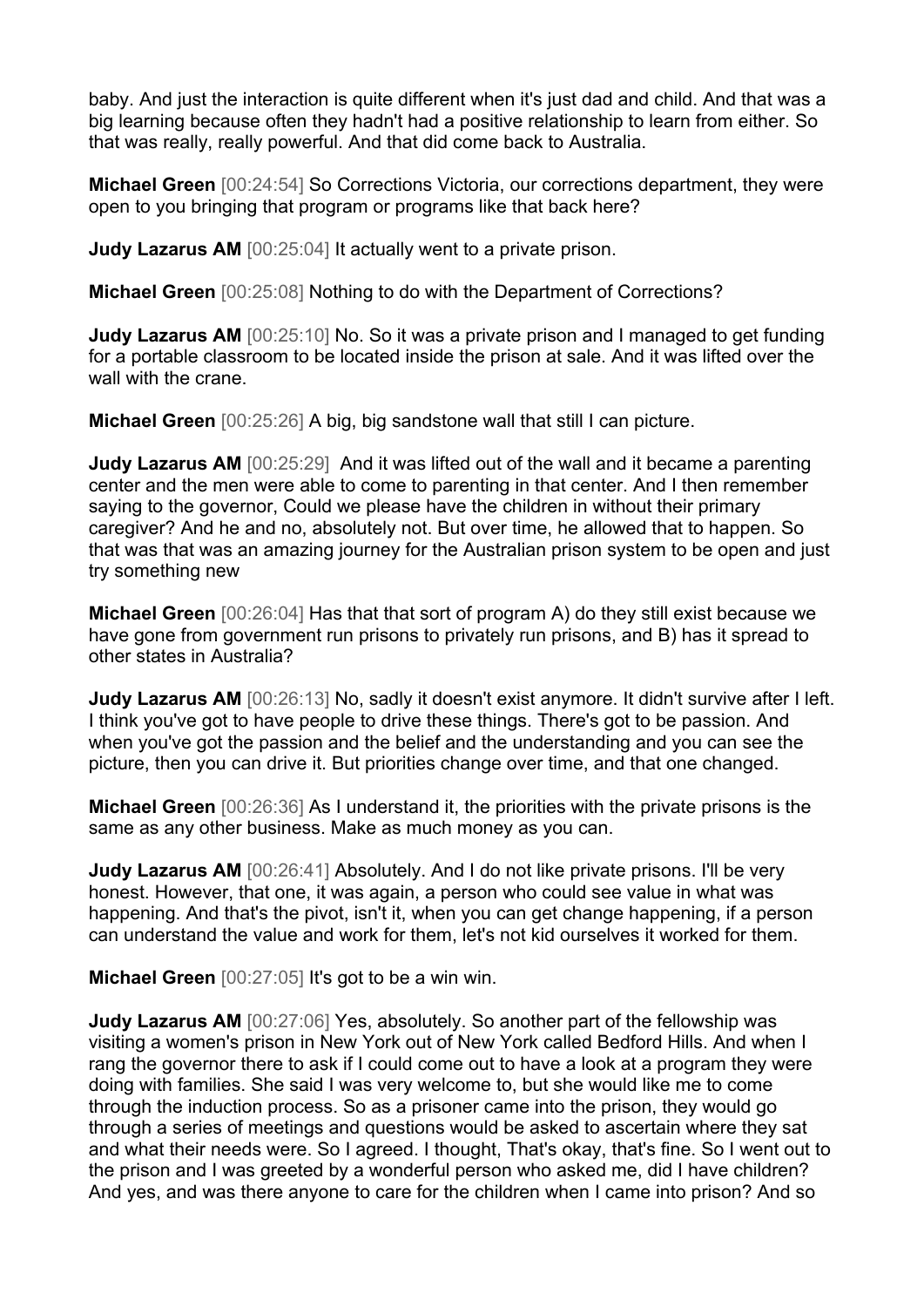we went through my family history as if I was a prisoner coming into the system. And then I was introduced to another person who asked me different questions about my education level and what I'd learned, and to know that in this prison, education was mandatory. You had to get your general certificate of education before you could go anywhere else and do any other programs in the prison. The next person informed me that they had a child care center in the prison because that prison was allowed to keep children with the mothers until they were 12 months old. And then they had to leave. And so the next person that I went to, she was telling me that she was studying at Stanford and I went, Oh, that's wonderful. What are you studying and how often do you go there? Tell me all about it. I was very, very excited. And she said to me, Judy, I don't go there. I'm a prisoner. And I went, Oh my Lord. And she said, everybody that you have spoken to in this intake is a prisoner here, and we have all been trained to do this because we understand. And this prison governor is very keen that we gain skills and understanding said that was absolutely amazing to me that these wonderful women that I spoke to and were asking about my life were all prisoners serving many, many years. So I came back to Melbourne very excited and thought, wow, we could do this at the women's prison and really provide training in child care and in education. Everybody there was a prisoner that the teachers, the childcare workers, they were all prisoners and I thought, This is wonderful. So off I went to corrections to tell them about this wonderful thing, and they looked at me aghast and said it would never, ever work and that the confidentiality would be a problem. And I said that it wasn't. It absolutely wasn't. It worked. But unfortunately, I could not convince them that this was a very good way to go.

**Michael Green** [00:30:35] Which is an example that if you've got an open mind, you can make anything work. And if you've got a closed mind, nothing works.

**Judy Lazarus AM** [00:30:42] Yes, and that's really very true. And the women's region of the prison, there've been some amazing people there who've been very progressive, very progressive, and a wonderful man called Brendan Money was the governor of the women's prison. He's an amazing man and very open and very supportive, but above him just could not cope with the idea of prisoners doing intake.

**Michael Green** [00:31:12] You were, I think, CEO of VACRO when Pentridge Prison closed and VACRO used that to its advantage. How did you do that?

**Judy Lazarus AM** [00:31:21] Yes. I was driving home on Friday night and I received a phone call in the car from again, another wonderful, supportive man called John Griffin. And he said to me, Pentridge Prison is closing, would VACRO like to have Pentridge for the weekend to open to the public? And I said to him, well, we would but, can I think about it? And when I thought about it, I thought weekend's not going to work for us. So we asked, could we have it for three months? And it went back to the minister and they agreed. And it was an incredible time because no one had been through Pentridge. It was only if you visited or you'd actually been a resident. So there was a mystery around what was inside those bluestone walls. So we decided that we would have tours of Pentridge, but I was very adamant that they were done sensitively. Not in a way that was, what's the word,

**Michael Green** [00:32:22] Lurid and, sensational

**Judy Lazarus AM** [00:32:24] Yes sensationalized, because there was a lot of hardship, a lot of sorrow in pentridge, for families and for prisoners, they have feelings and there was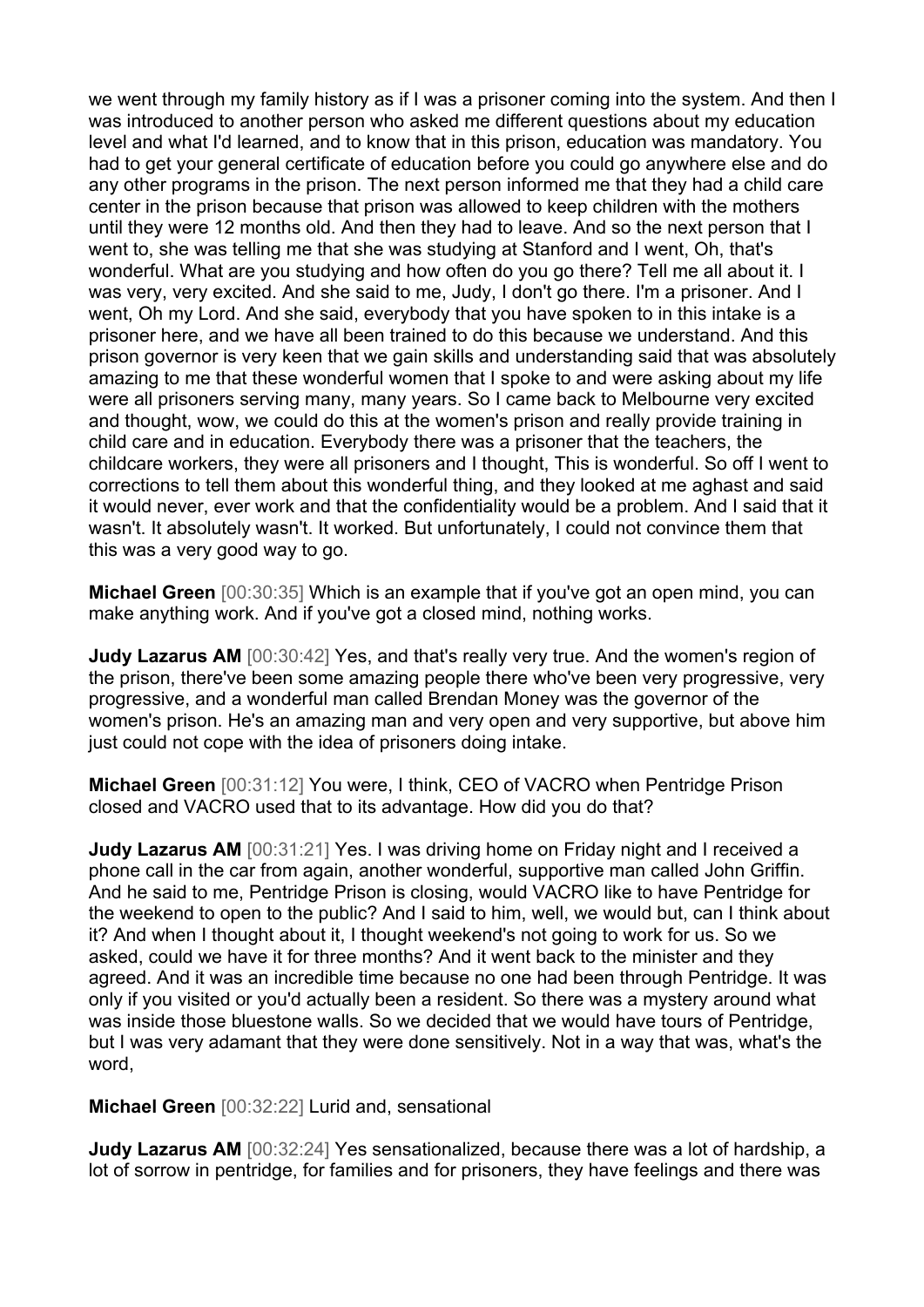hardship and sorrow. So we actually recruited prison officers, some we trained them and we had storyboards around each division.

## **Michael Green** [00:32:44] No ex-prisoners?

**Judy Lazarus AM** [00:32:46] No none came forward but so many came through to bring their families to the cell where they had spent their time. It was quite incredible. We had people on hand to support people if they really felt it was too difficult for them. And it was a wonderful time. And we also held a dinner in B division. And when into B division, I knew some of the things that had happened there. So I asked the Australian Welsh choir to come and sing in B Division and to put some good karma back into the place. And they came out and the acoustics were wonderful, and they have men of harmony and wonderful singing. And it was a celebration of the end of an era, I think. But for that crew, it allowed us to become very independent. Half of the funds that we got went into prisoners programs for prisoner's families, and the other half we were able to buy a building. And at that time, I remember walking down hardware lane and it was not the best part of Melbourne in those days, and I found a floor in the building there. That would be really great. We decided we had to move from Coburg into the city to be central, and we bought that building for \$400000 and it's just stood us in very good stead because we are a very small organization so that it's helped us. So opening Pentridge to the public, it was great for the public and it was educational for the public, but it was also very, very beneficial to that group.

**Michael Green** [00:34:34] Judy, what about VACRO today? Obviously, you're no longer the CEO. You had five years, I think, on the board and you are a patron of VACRO with David Harper AM, a former Supreme Court justice and our current governor of the state of Victoria. The honorable Linda De So. What is it doing today and what role does it play in the transition of prisoners back into society?

**Judy Lazarus AM** [00:34:58] VACRO still works very, very closely with people coming out of the prison system. They do it very well. One of the things I'm very proud of about that growth is the work they do is done extremely well. There's a quality about their work. They're small, but they do really good work. The other part that I also am very proud of is their work with the children of prisoners and supporting children through having a parent imprisoned. And I think that's really important, too. They also advocate for the needs of families and prisoners, and I think they've grown as an organization not so much in size, but grown in knowledge about how to work well and how to support people. And that I think there's many programs that they do. But at the heart of it, it is about supporting people coming out of prison. It's about supporting families to survive through the prison. System, while they have someone inside and it's about supporting children and children for me are often the unseen victims of crime because they are often ostracized by others. It's loss, it's grief and loss for children. And so I think VACRO's work with that and supporting kids through that is really important. And I can remember, even when I was in the prison system going into a prisoner's cell being asked, could I have a look at it so I could explain to the child where dad was? And I could say to that child that dad had a picture of them on the wall, and he lived in a little room with the bed and the television, he had these pictures, he had his books, and when he was sick, he could see a doctor. And it just painted a picture. So the child could somehow understand where dad was. And the dad still loved her dearly. And I think that work still goes on today with the psychologist that we have. And they do a lot of work at the transition center, with people coming back out with their families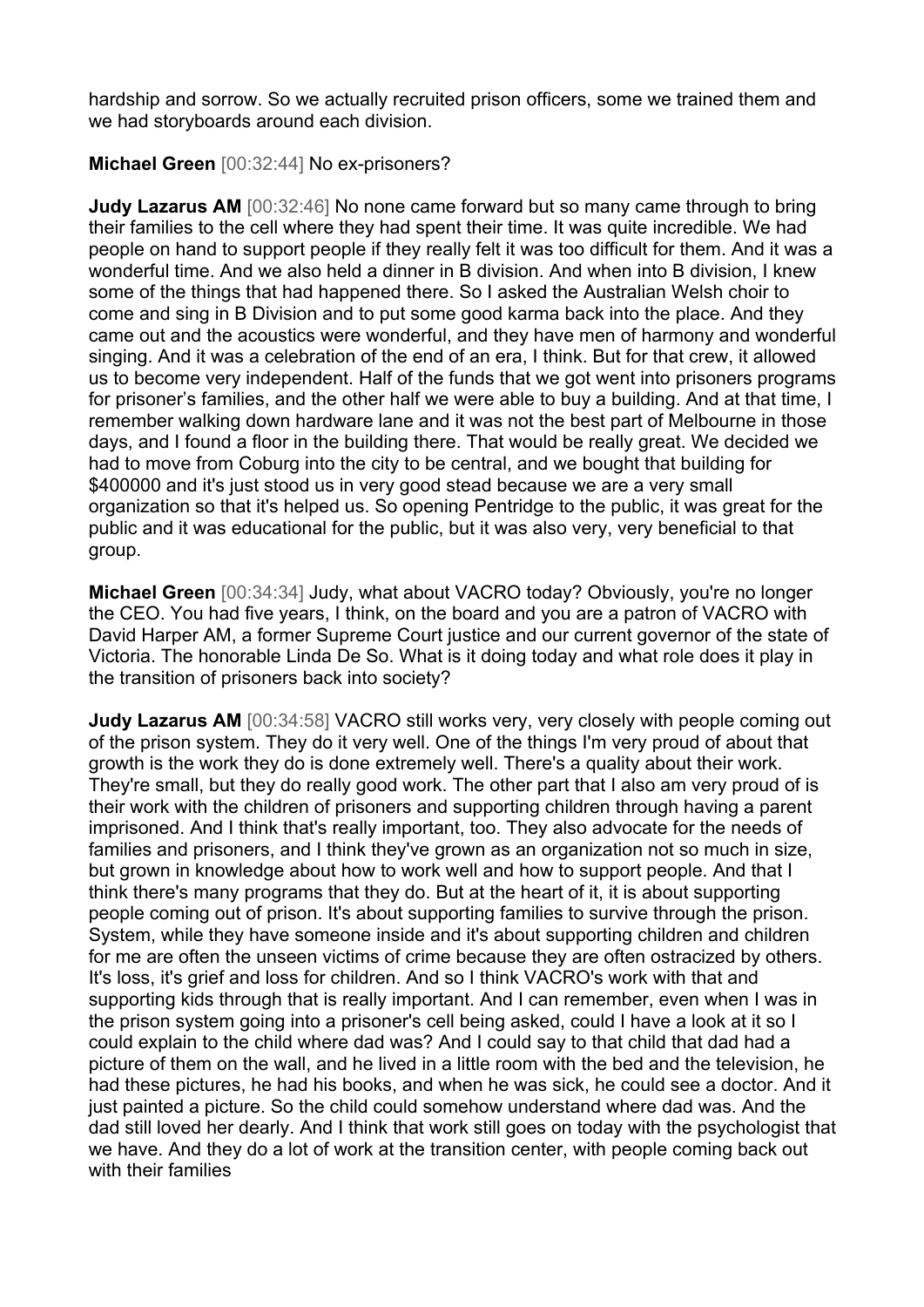**Michael Green** [00:37:27] Judy the influence of VACRO must have spread beyond just prisoners because you're dealing with partners, children, parents, et cetera. Are there any examples of macro influencing some of those members of family as opposed to the prisoners themselves?

**Judy Lazarus AM** [00:37:42] There's lots of stories I could tell you about that, but one in particular is a woman who would come to the house after visiting her son in Pentridge, and she would make a point of coming to the house to have a cup of tea afterwards. And I was sitting talking to her on many occasions, and she told me that she couldn't read or write. She was not a young person, probably in her 40s or 50s. And that she had started to learn to read. And I was very proud that she was doing that because it was not easy for her to do so. And so she was telling me about how she was progressing each week. She would come in and tell me a little bit more about what she'd learned and how excited she was. And she had a wonderful lady who was teaching her to read and write. She would occasionally read a little bit to me or tell me something that she had tried to do over time. And many years later, I happened to meet a woman who said, are you Judy Lazarus that worked at VACRO? And I said, yes, and she said, I know you through a person I worked with many years ago. I taught her to read, and she often spoke about you and how you encouraged her to keep going. And she said, we wrote a book together for her and her family, and a whole chapter was devoted to you and how you actually believed in her and helped her to learn. And for me, that's really a hidden gem because you don't know what you have done the people. Often people will come back and families will come back many years later and say, thank you for what you did, but you have no idea what you did. But somewhere along the line, by listening to people, by just being present, you give something.

**Presenter** [00:39:59] Lives in the Law is proudly sponsored by City Maps illustrated. Their recent publication, The Melbourne Map, is a celebration of our wonderful city. This stunning hand-drawn illustration, which took more than three years to create, is available as an art print, jigsaw puzzle and calendar the perfect acquisition for your home office or corporate gifting. More information can be found on their website themelbournemap.com.au

**Michael Green** [00:40:28] Judy, Dame Phyllis Frost is a name that certainly my generation know, and we know she did social work in a general way, but we don't really know who she was, what contribution she made to our community. Could you tell us about her and what role she played in your career?

**Judy Lazarus AM** [00:40:45] Dame Phyllis wasn't an amazing woman with a huge sense of social justice, huge sense of social justice, and she when I was at VACRO, she was on the board at that stage and then became patron. I think I've got that right. She might have just been a patron, but she took me under her wing. And when I started to go to work at the new remand center, Dame Phyllis had the building opposite. That was the Victorian Relief Committee, sort of a small food bank, if you like, and she would talk to me about what I was doing and how I was managing. And she became a mentor for me. She was a fabulous, powerful woman who imparted her knowledge to me. And over the years, I would drive Dame Phyllis to prisons, to go to visit, and during those car journeys, she would talk to me about her fight for social justice, especially women prisoners. She was, of course, the prison is named after her. She had an amazing influence on me because of her outlook and because she was absolutely passionate about social justice.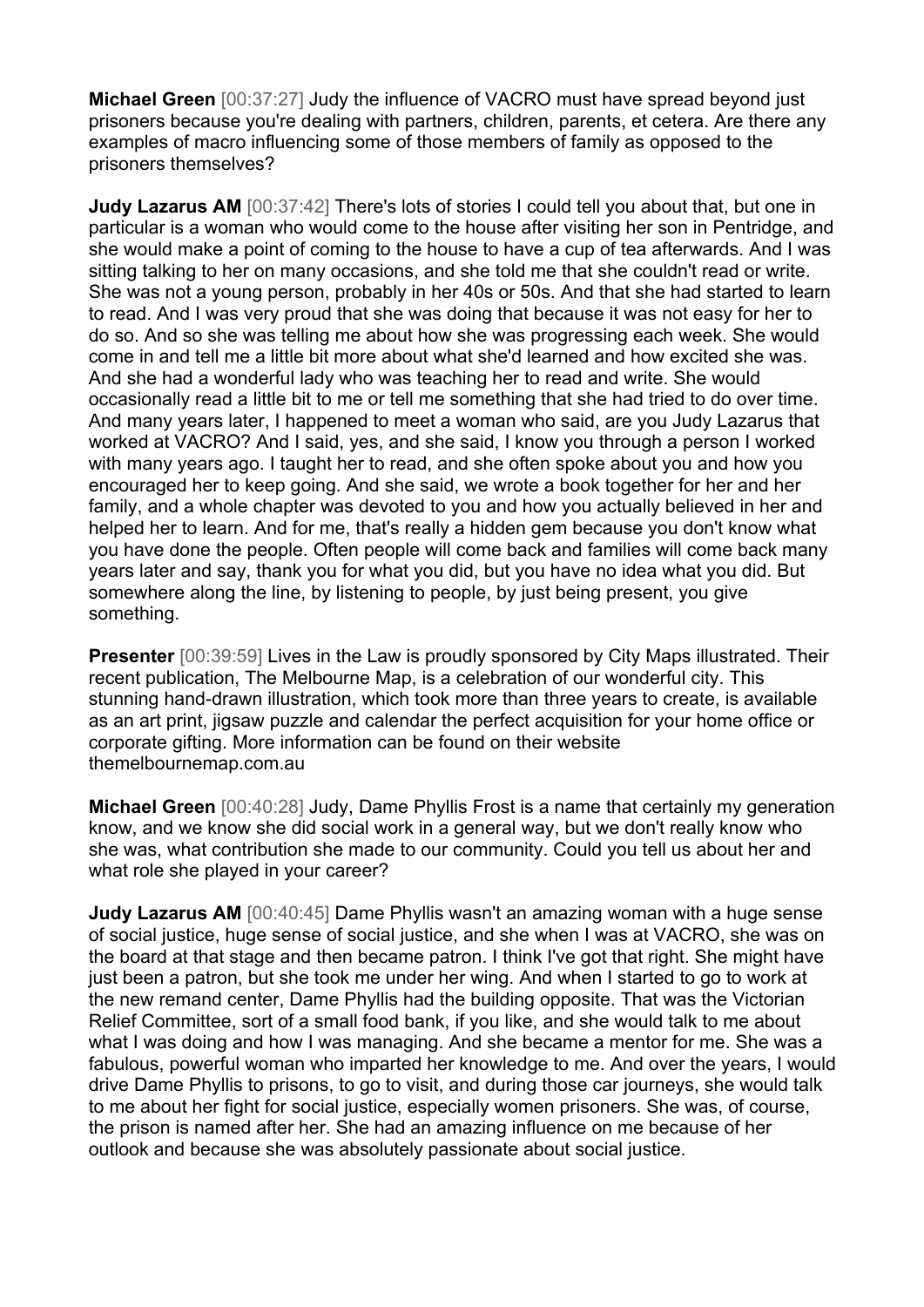**Michael Green** [00:42:06] Absolutely passion, of course, Judy describes you, I think, in your attitude towards social justice, but I'm really pleased for your saying that in 2003 you retired and you moved to Beechworth for a quiet life. Yes. And to maybe have a little baby unjust and so held that quiet life in Beechworth player.

**Judy Lazarus AM** [00:42:23] Well, it was a change. It was certainly a change. But as we know, there's a prison in Beechworth and very quickly I became involved with the prison and I know that the governor there, I'm sure he would see me walking up to the prison and shaking his head, and it was forever asking him if we could have prisoners to work with the community. And he was very good man, and he took calculated risks and would allow me to have prisoners work in the community with us and help us.

**Michael Green** [00:43:02] Did you do any other work in the community involving bookstores and kitchens and things?

**Judy Lazarus AM** [00:43:07] So I became very connected with the local neighborhood house in Beechworth, and I have a love of books. I'm sitting here looking at your books and I have a love of books. And there was not at that time, a second hand bookshop in Beechworth. And I thought, Oh gosh, it would be so great if we had one. So I went to the Committee of the Neighborhood House and said to them, Would you mind if I started up a social enterprise with a second hand bookshop? And they said, Oh yes, that's fine. There was an empty old church building in Beechworth and we were able to use that, but it was in disrepair. So back to the prison, I went and said to the governor, Can I have some men to help me get this bookshop ready? And those men worked for three months with me. They emptied the place. They painted it from top to bottom. They were very proud of it. And then I heard there was some old bookcases up in La Trobe University at the time in the old May Day Hills. So we went and got those the prison did and did them all up and place them for me in the bookshop, and they were instrumental in getting that happening. We ask for donations from the community. Those men sorted books, they put them into different genres. They cleaned the books. They were amazing. And from there, I managed to get some funding to build a commercial kitchen and a community garden. And again, back at the prison to ask, Could I have men to come and cook if I could get food from food bank? Could they cook? And he said yes, and I said, Could I take them on a bus tour to show them what other organizations were doing with food? And he groaned. But yes, so an officer and I took about eight men in the bus to different organizations to show them how people were preparing meals for the community. We looked at community gardens and kitchen gardens and what I looked like. So we had the men come and we would get food from food bank and they would devise recipes to fit the food we got so they would cook. Meals and they would be frozen and anybody in the community, you didn't have to say, I'm in dire strife. Anybody in the community could come and get those meals. Both the bookshop and the community kitchen is still happening today. I think that's about 12 or 13 years that they're not being good.

**Michael Green** [00:45:50] Sounds like a very quiet retirement. You had there Judy. Judy, I'd like to just finish off with something called the Judy Lazarus Transition Center. What is it? And how did it come to be named after you?

**Judy Lazarus AM** [00:46:04] When I was retiring from VACRO, I'd been quite ill and I decided that I would go to Parliament to thank Andre Haermeyer for all he had done for prisoners and their families. So I went to visit him and say goodbye and to thank him for what he'd done. And he said to me, as I was leaving, that he had decided that the new transition center would be named after me. And I started to laugh. I can remember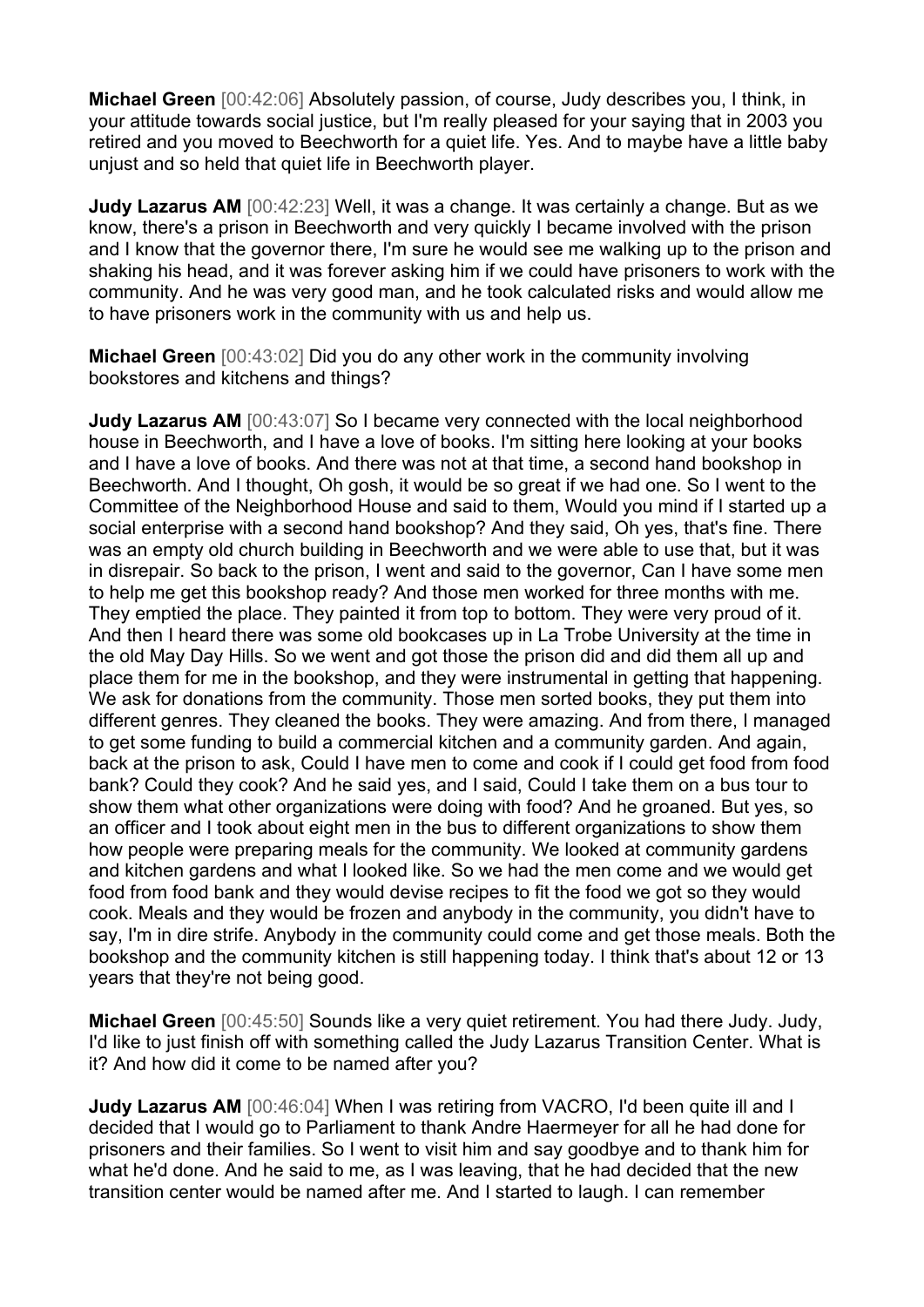laughing. And I said to him, all you would need to think about that. And he said, I've thought about it. And 12 months later, when it was built, it happened. And it's the best thing ever. It's a very, very small place. It only houses 25 men at a time. But those 25 men I worked with in the last 12 months, if they sentence to be able to come out into the community, to connect with families, to work through issues to find employment. I'll tell you a story about a man in that prison who said to me, Judy, when I came here, I was welcomed and I was asked to would I like a cup of coffee. And was there anything else I needed and how was the journey down? And he said, I thought, this is a test. This is a test. This is not real. This is some sort of test.

**Michael Green** [00:47:31] They'll try to trick me.

**Judy Lazarus AM** [00:47:33] Yes! And I hear that a version of that story quite often because people are treated differently at the transition center. And the recidivism rate is incredibly low for people who go through that center. It's an amazing program. It's credit to the management and staff and to the men of that center and some of their stories that I've heard from people who have left and come back to the prison to tell their story. It's phenomenal. And I was at one stage said to them, it's a shame. It's only for 25 people. And one of those prisoners said to me, Judy, 400 men have been through here. Stop thinking about it as small. It's powerful. And it's something that we are incredibly privileged to be part of. We have never had a transition center for women ever. There was supposed to be one when this was built, but it never happened. I always wonder why we haven't got more transition centers when it stops recidivism. The answer usually is it's too expensive.

**Michael Green** [00:48:44] As you know, Judy, the real answer is it doesn't win them votes or win the election.

**Judy Lazarus AM** [00:48:47] That's exactly right. And again, I go back to my earlier comment that all this is crime prevention. It's not treating prisoners in a special way. It is preventing crime. It's preventing people going back to prison. It gives families and people... people in prison are people from our community. Then they're not green. They haven't got horns. And there are some people that should be in prison, I'm not Alice in Wonderland. But there are a lot of people in prison who, given the opportunity, will thrive. And people in the community believe that people go into prison and will come out into the community and fit back into the community and continue with their lives. Will a lot of people didn't fit into the community before they went into prison, so they've got very little hope of fitting in afterwards, especially if they've not had any real help in transitioning back into their own community.

**Michael Green** [00:49:49] Judy, it's been such a pleasure hearing you speak today. You've had a rich and a wonderful career. You've been justly honored by our society as you should have been honored by being awarded the Order of Australia in 2017 and also being inducted into the Victorian Women's Honor Roll. Thank you for coming today and thank you for enlightening us on all of our listeners on a very important topic.

## **Judy Lazarus AM** [00:50:10] Thank you.

**Presenter** [00:50:20] 2022 marks the 150th anniversary of VACRO, and they will be celebrating with a number of events throughout the year. You can learn more at their website vacro.org.au, where you can also donate to support the wonderful work they do. Show notes from today's episode can be found at Greenslist.com.au/podcast. There you'll find links of things talked about in this episode. A transcript of the show and some